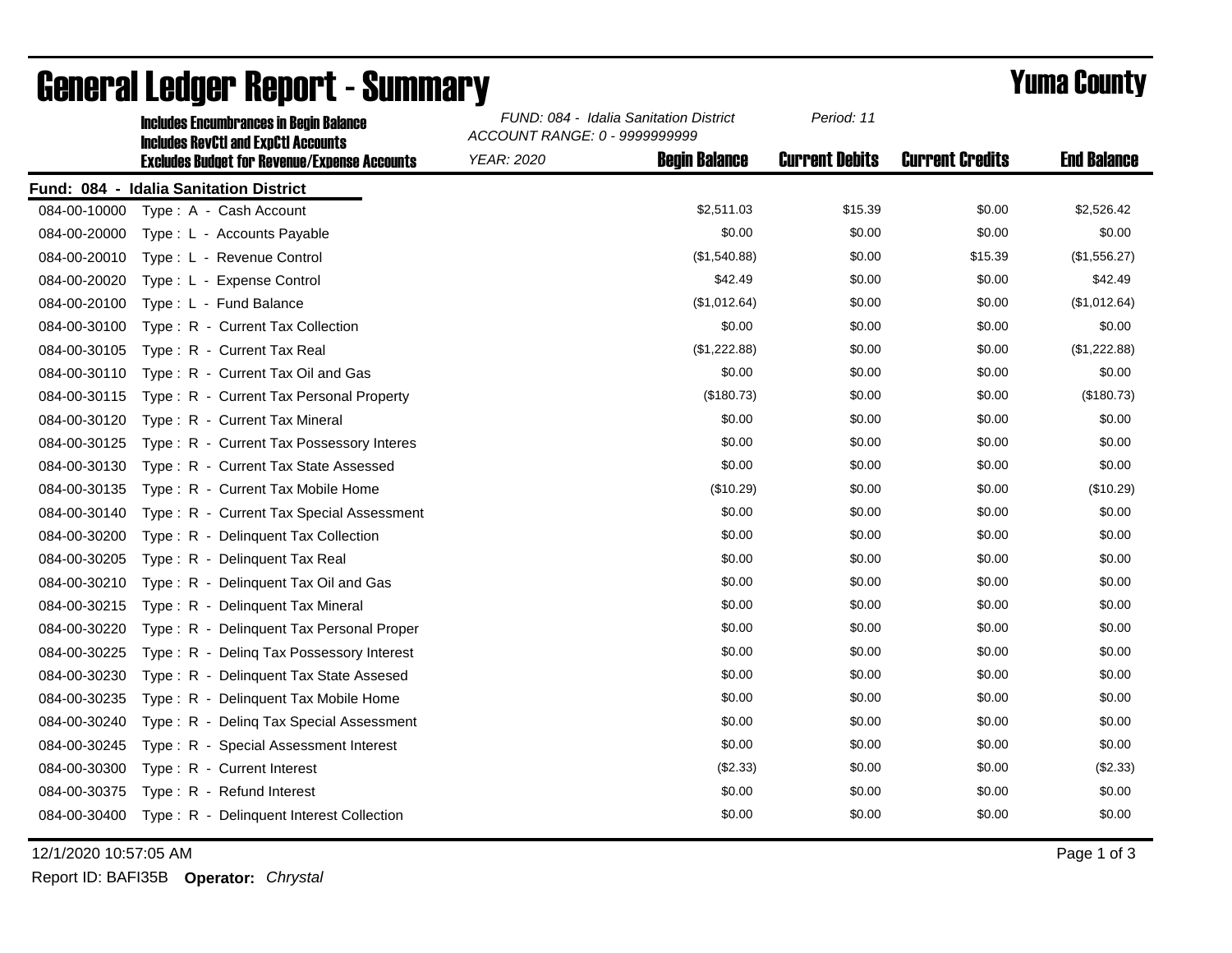|              | <b>Includes Encumbrances in Begin Balance</b><br><b>Includes RevCtI and ExpCtI Accounts</b> |                                                     |                                               | FUND: 084 - Idalia Sanitation District<br>ACCOUNT RANGE: 0 - 99999999999 |                      | Period: 11            |                                  |                    |
|--------------|---------------------------------------------------------------------------------------------|-----------------------------------------------------|-----------------------------------------------|--------------------------------------------------------------------------|----------------------|-----------------------|----------------------------------|--------------------|
|              |                                                                                             | <b>Excludes Budget for Revenue/Expense Accounts</b> | <b>YEAR: 2020</b>                             |                                                                          | <b>Begin Balance</b> | <b>Current Debits</b> | <b>Current Credits</b>           | <b>End Balance</b> |
| Fund: 084 -  | <b>Idalia Sanitation District</b>                                                           |                                                     |                                               |                                                                          |                      |                       |                                  |                    |
| 084-00-30500 | Type: R - Miscellaneous Collections                                                         |                                                     |                                               |                                                                          | \$0.00               | \$0.00                | \$0.00                           | \$0.00             |
| 084-00-32100 | Type: $R -$ Transfers In                                                                    |                                                     |                                               |                                                                          | \$0.00               | \$0.00                | \$0.00                           | \$0.00             |
| 084-00-33000 | Type: R - Auto Tax B Collection                                                             |                                                     |                                               |                                                                          | (\$92.96)            | \$0.00                | \$11.05                          | (\$104.01)         |
| 084-00-33100 | Type: $R -$ Auto Tax A & F Collection                                                       |                                                     |                                               |                                                                          | (\$31.69)            | \$0.00                | \$4.34                           | (\$36.03)          |
| 084-00-33405 | Type: R - Delinguent Sanitation Fees                                                        |                                                     |                                               |                                                                          | \$0.00               | \$0.00                | \$0.00                           | \$0.00             |
| 084-00-49100 | Type: X - Treasurer Fees                                                                    |                                                     |                                               |                                                                          | \$42.49              | \$0.00                | \$0.00                           | \$42.49            |
| 084-00-49401 | Type: X - Transfer Out                                                                      |                                                     |                                               |                                                                          | \$0.00               | \$0.00                | \$0.00                           | \$0.00             |
| 084-00-49500 |                                                                                             | Type: X - Checks Written / ACH Transfer             |                                               |                                                                          | \$0.00               | \$0.00                | \$0.00                           | \$0.00             |
|              |                                                                                             |                                                     | <b>Fund: 084 - Idalia Sanitation District</b> | Totals :                                                                 | (\$1,498.39)         | \$15.39               | \$30.78                          | (\$1,513.78)       |
|              |                                                                                             | <b>Total Fund Revenues:</b>                         | \$15.39                                       | <b>Total Fund Expenses:</b>                                              |                      | \$0.00                | <b>Net Revenue Over Expense:</b> | \$15.39            |

## General Ledger Report - Summary **Example 2018** Yuma County